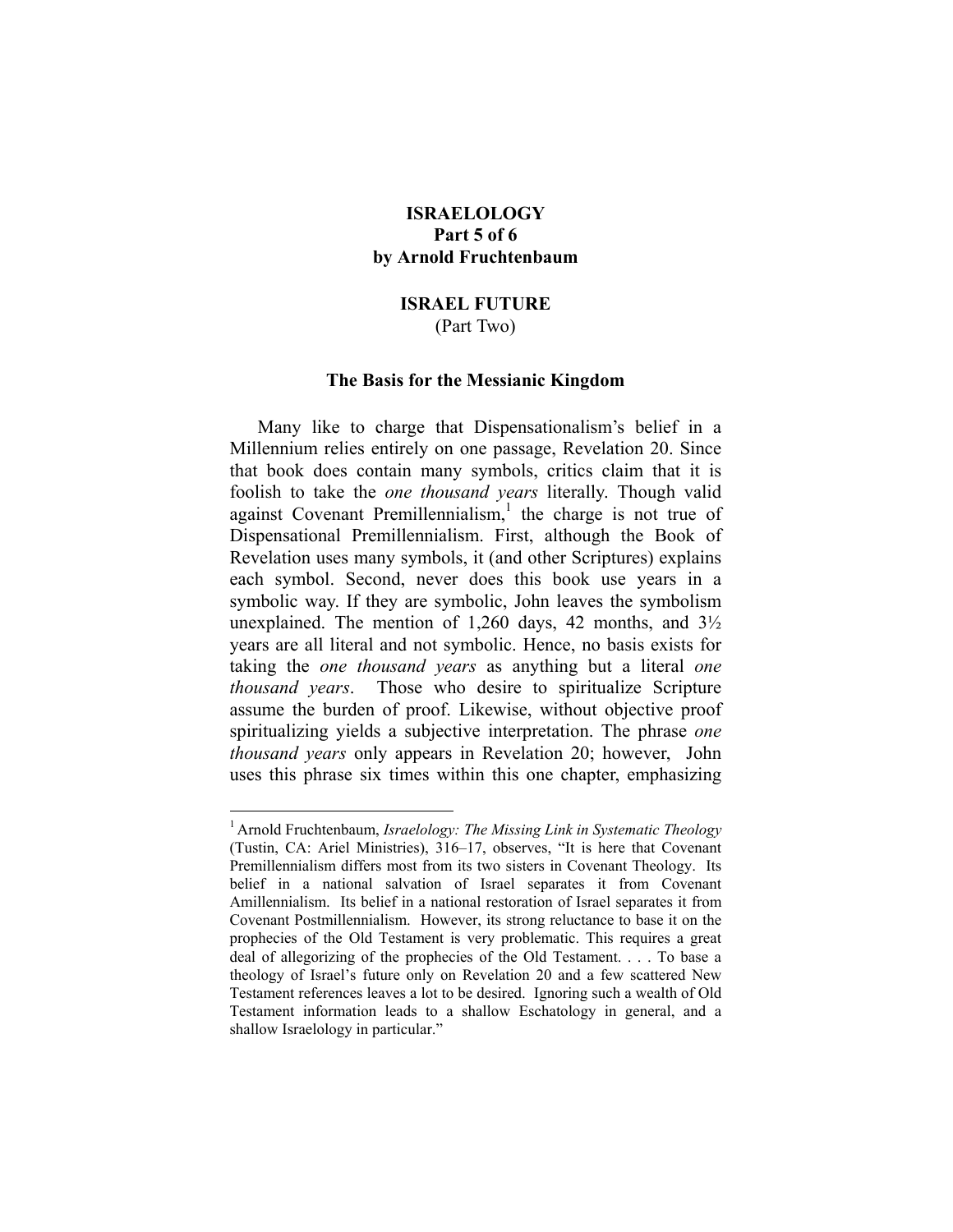## 36 *CTS Journal*, vol. 6, #2 (April–June 2000)

the literal nature of the *one thousand years*. Although Revelation 20 is the only passage of Scripture specifying the Millennium's length, it is not foundational for the Dispensationalist's belief in the Messianic Age.<sup>2</sup> Two foundations exist.

The first foundation consists of the numerous Old Testament prophecies of the Messiah coming to reign on David's throne over a peaceful kingdom. A literal interpretation of the many Old Testament passages concerning the Messianic Kingdom leads to Dispensational Premillennialism. Israel, in the period of the Messianic Kingdom, is a major theme of the Old Testament prophets and the high point of their prophecy.<sup>[3](#page-1-1)</sup> To spiritualize and allegorize away huge portions of Scripture confuses the whole science of interpretation. No more justification exists for spiritualizing any of these prophecies than for doing so to those prophecies dealing with Christ's first coming: the virgin birth, that it would be in Bethlehem, His death, or His physical resurrection.

The second foundation for the belief in a coming kingdom rests on the unfulfilled provisions of the four unconditional covenants God made with Israel. If taken literally, these covenants not only rely solely on God for their fulfillment, but also require fulfillment within the framework of a Messianic Age or a Millennial Kingdom. Extensive prophetic writings as well as the unfulfilled portions of the unconditional covenants form the foundation for the Dispensationalist's belief in the future Messianic Kingdom. Ultimately, each of the four primary facets of Israel's final restoration (Regeneration, Regathering,

<span id="page-1-0"></span> $2^2$  Revelation's only distinct contribution (to the knowledge of the kingdom) is that it specifies that the Messianic Kingdom will last *one thousand years*. The term "Millennium" means *one thousand years*. Thus, the term Millennium comes from Revelation 20, not the Old Testament. However, the basis for the Messianic Kingdom is the Old Testament, not Revelation 20.

<span id="page-1-1"></span><sup>&</sup>lt;sup>3</sup> Every writing prophet (other than Jonah, Nahum, Habakkuk, and Malachi) had something to say about it.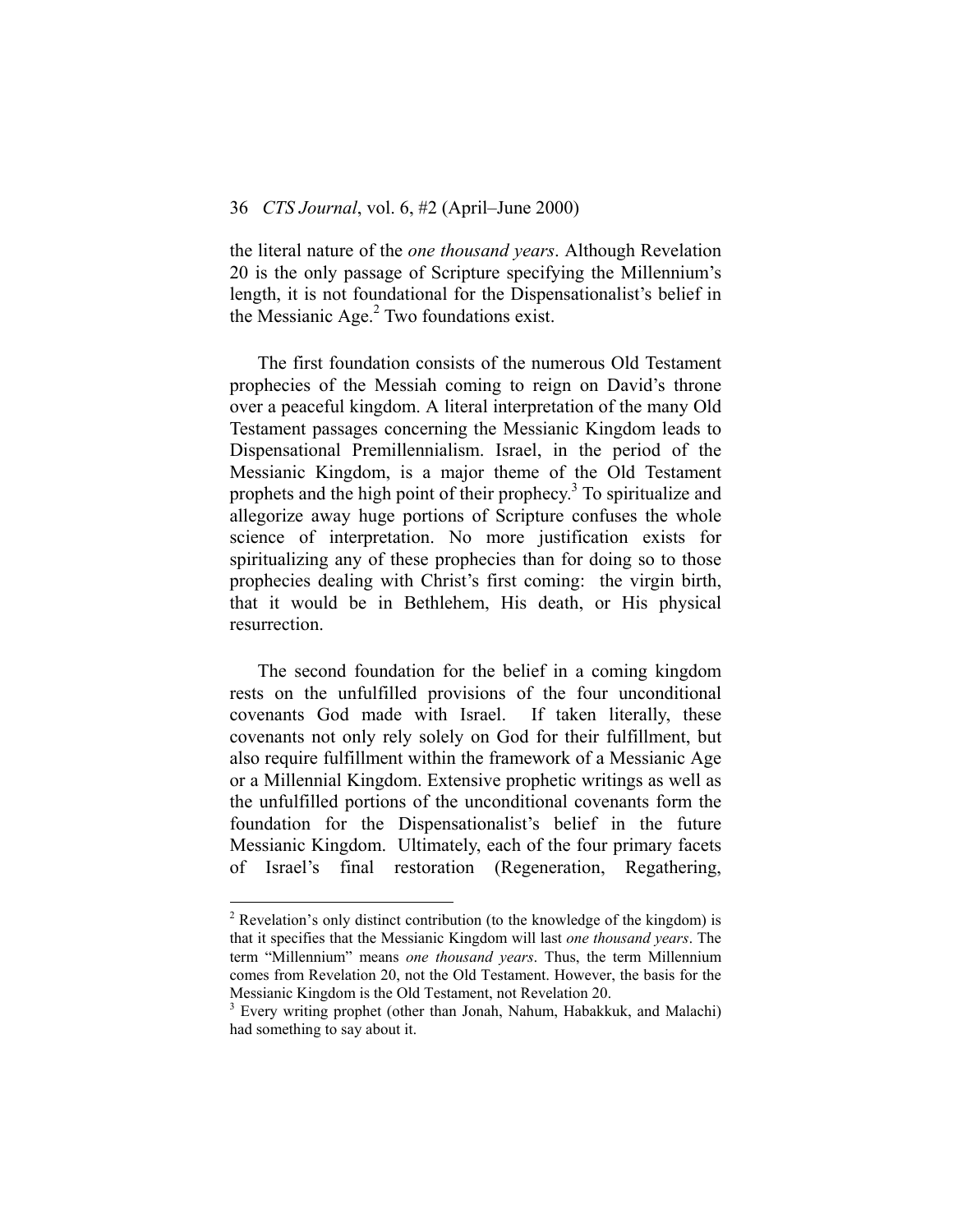Possession of the Land, and Re-establishment of the Davidic Throne, finds its basis in a specific covenant.

## **New Covenant: Israel's Regeneration**

The basis of Israel's final regeneration is Jeremiah 31:31–34's announcement of the New Covenant. It declares that God will make a covenant with both houses of Israel (31:31). This New Covenant will sharply contrast with the older Mosaic Covenant (31:32).**[4](#page-2-0)** That conditional covenant showed the standard of righteousness demanded by the law, but could never impart to the Jew the power to keep it. However, the New Covenant will rectify that problem (31:33) through regeneration, giving the internal power necessary to meet and to keep God's righteous standards. The New Covenant will provide for Israel's total national regeneration (31:34). Every Jew will know the Lord, from the least to the greatest. God will forgive and forget Israel's sins. The New Covenant is the basis for the first facet of Israel's restoration, Israel's regeneration. Other prophets also speak of this.**[5](#page-2-1)**

## **Land Covenant: Israel's Regathering**

The second facet of Israel's final restoration is the regathering of Israel from all over the world based upon the Land Covenant (Deuteronomy 29:1–30:20). The eternal and unconditional Land Covenant is distinct and different from the temporal and conditional Mosaic Covenant (29:1). Moses

<span id="page-2-0"></span><sup>&</sup>lt;sup>4</sup> Of the five Jewish covenants, the Mosaic was the only conditional one. Although God had been faithful in keeping His terms of the covenant, Israel was unfaithful, resulting in the Mosaic Covenant being broken.

<span id="page-2-1"></span><sup>5</sup> See Arnold Fruchtenbaum, "Israelology" *CTS Journal*, 6 (January–March 2000), 56 for passages already receiving discussion under Israel's national salvation. Others include: Isaiah 29:22–24; 30:18–22; 44:1–5, 21–23; 45:17; Jeremiah 24:7; 50:19–20; Ezekiel 11:19–20; 36:25–27; Hosea 1:10–2:1; 14:4– 8; Joel 2:28–32; Micah 7:18–20; Zephaniah 3:9–13; and Romans 11:25–27.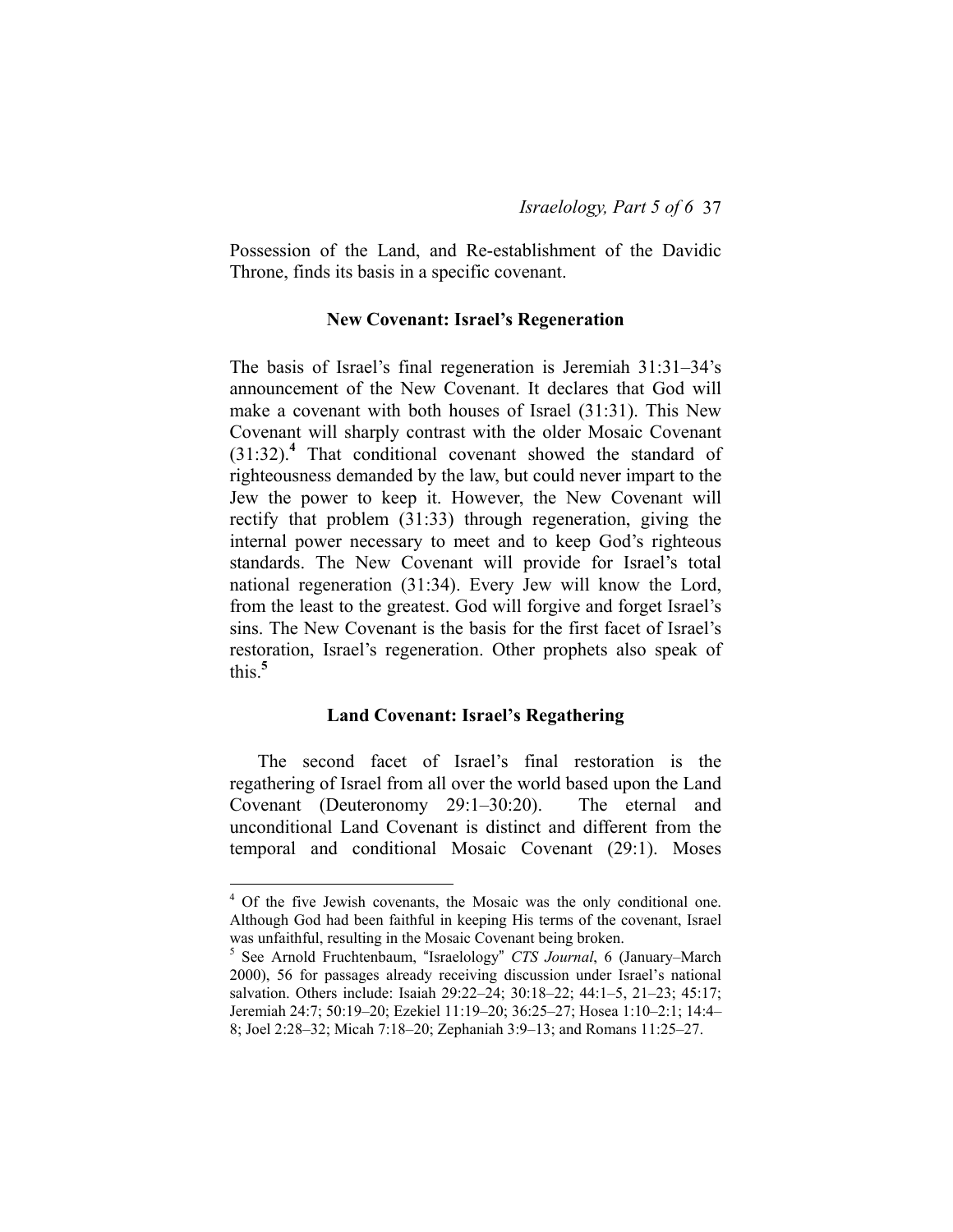summarizes the forty years of wilderness experience preparing the nation to enter into the Promised Land (29:2–9). However, before entrance can occur, another covenant is necessary, warning them of things to come (29:10–13). They must guard against turning away from the Lord (29:14–21). The passage then states that Israel will turn away, resulting in the dispersion from the land into the Gentile nations to endure many persecutions (29:22–29). This dispersion from the land is not permanent, because eventually God will regather them (Deuteronomy 30:1– 10).

After the long period of persecution, Israel will ultimately be regenerated as the people return to the Lord (30:1–2). Then God will regather them from all over the world and the uttermost parts of the heavens (30:3–4) to return them to the Promised Land (30:5). This regathering will occur only after Israel's regeneration (30:6). Then the Gentiles will receive the punishments previously applied to Israel (30:7). Although curses may fall on Gentiles, Israel will only experience blessing (30:8– 9) because her people will totally return to the Lord (30:10). The Land Covenant ends with some further admonitions, warnings, and promises (30:11–20). The regathering of regenerate Israel is another high point of prophetic revelation found in many of the prophets. $6$ 

## **Abrahamic Covenant: Possessing the Land**

The third facet of Israel's final restoration, possessing the land, has two aspects: its total boundaries and its productivity. The Abrahamic Covenant as found in the Book of Genesis is the basis for this facet. At the covenant's inception (Genesis 12:1–3), God simply told Abram to leave for a land that He would show

<span id="page-3-0"></span><sup>6</sup> Cf. Isaiah 11:11–12:6; 27:12–13; 43:5–7; Jeremiah 16:14–15; 23:3–8; 31:7–

<sup>10;</sup> Ezekiel 11:14–18; Amos 9:14–15; Zephaniah 3:18–20; Zechariah 10:8– 12; Matthew 24:31; and, Mark 13:27.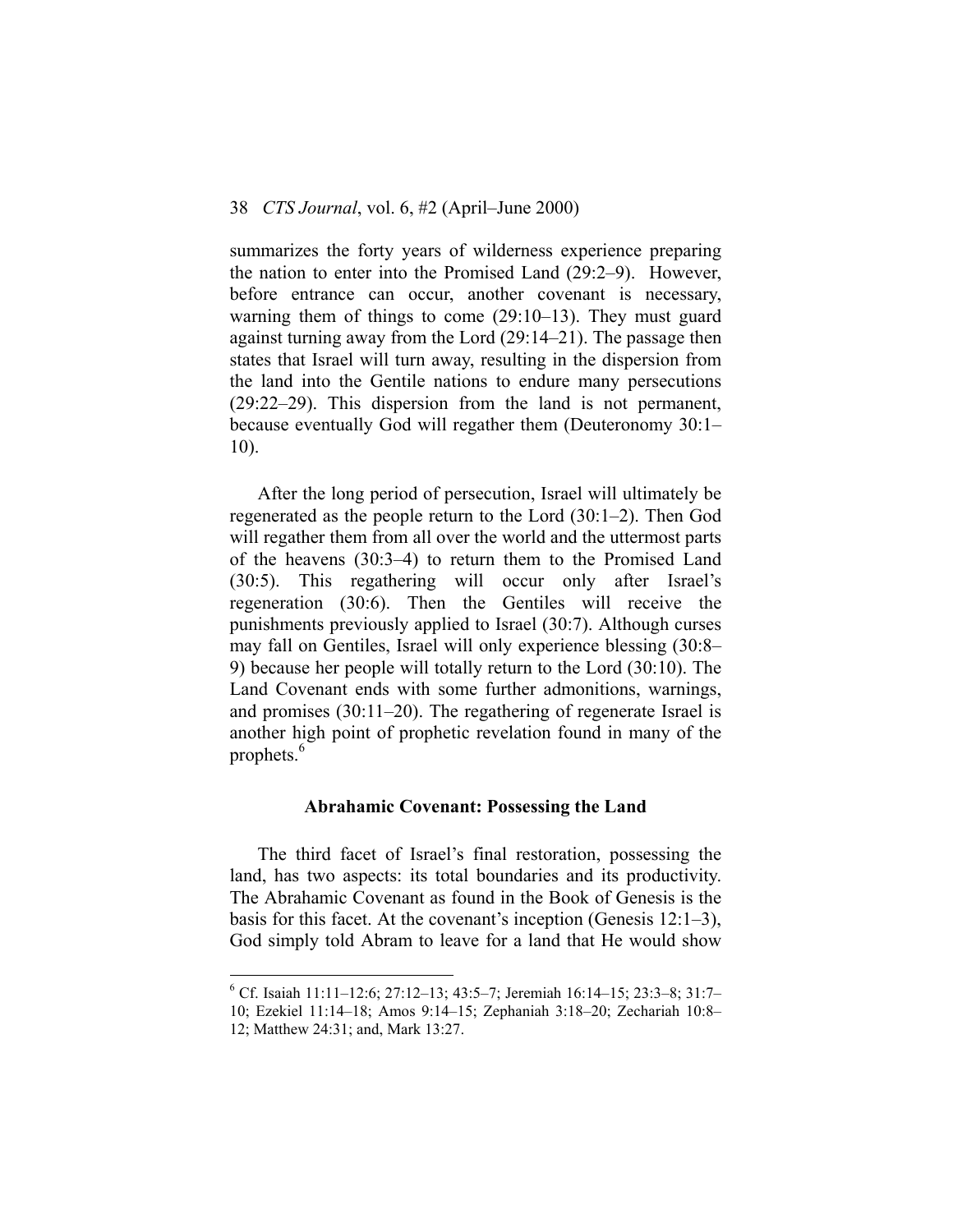him. God again revealed Himself to Abram upon his arrival in the land (Genesis 12:7). Although this verse only mentions that Abram's seed would possess the land, Genesis 13:14-17 indicates that Abram would too. Even though the area of grazing was then divided between Abram and Lot, the passage stipulates that Abram ultimately would possess all the land that he could see (13:14–15). The promise is clear that both Abram and his seed would possess the land. Since Abram's seed is to possess the land as well, the population of Israel will greatly increase at that time (13:16). Abram was then directed to walk throughout the land in order to get to know the land which he will one day possess  $(13:17)$ .

Although Abram would possess all the land which he could possibly see, God did not stipulate exact boundaries then. Later, in Genesis 15:12–21, He confirmed the covenant and gave its exact boundaries. God also spelled out Abram's seed's future history to their initial possession of the land (15:12–16), when signing and sealing the covenant (v. 17). He also declared the land's boundaries (15:18–21). They extend from the Euphrates River in the north to the River of Egypt in the south. Abram died never having possessed any part of the land except for a few wells and a burial cave (which he purchased). In order for God to fulfill His promise to Abram, two things need to occur: He must resurrect Abram and restore the land to Israel. The Abrahamic Covenant provides the third facet of Israel's final restoration. Fulfillment requires that Israel possess the land. Both the law and the prophets develop this concept.<sup>[7](#page-4-0)</sup>

<u>.</u>

<span id="page-4-0"></span> $7$  As far as the Law is concerned, the Abrahamic Covenant appears in Leviticus 26:40–45. Both the Major and Minor Prophets developed this facet even further: Isaiah 27:12; 30:23–26; 35:1–2; 65:21–24; Jeremiah 31:1–14; Ezekiel 20:42–44; 28:25–26; 34:25–31; Joel 2:18–27; 3:18; and, Amos 9:13.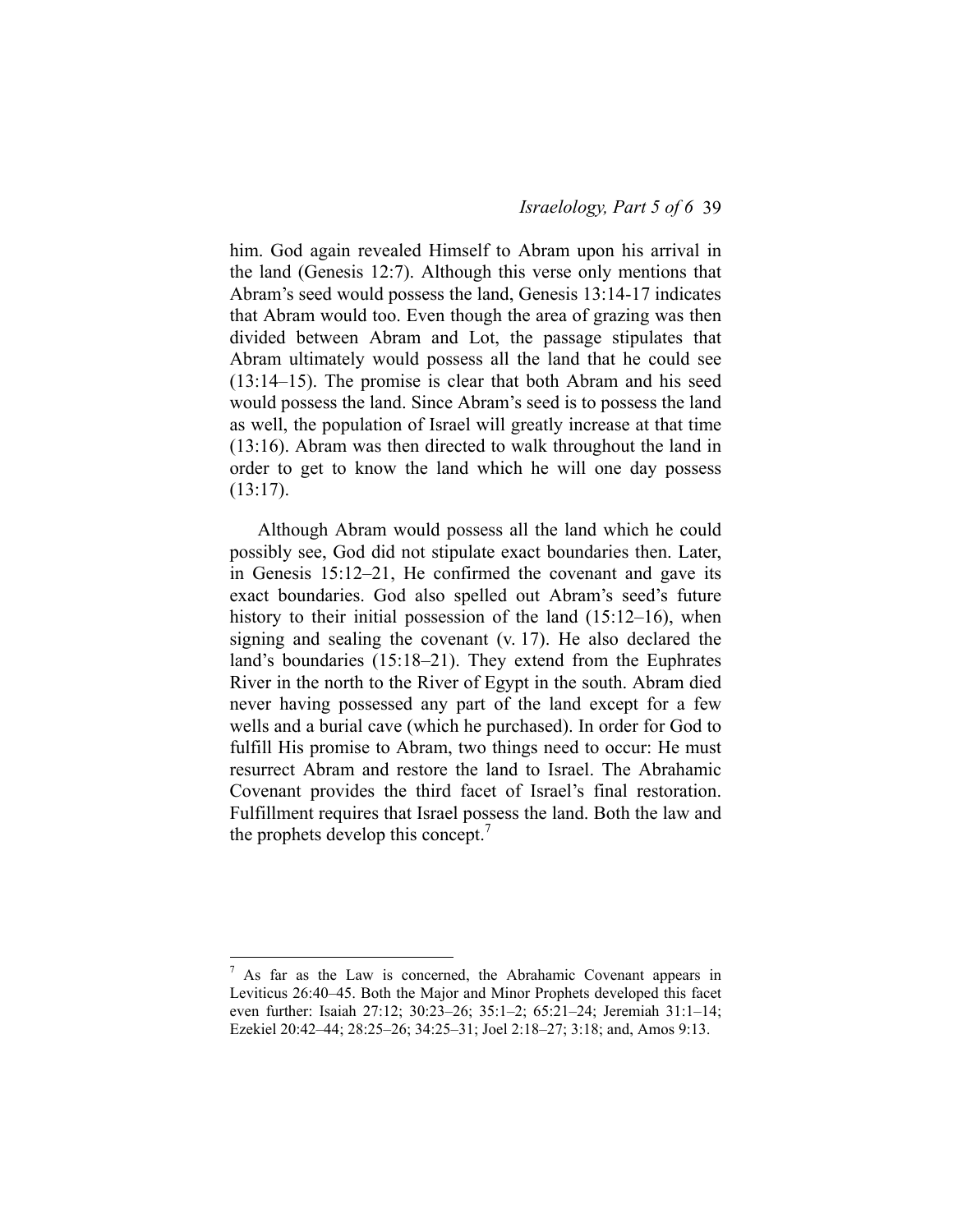#### **Davidic Covenant: Re-Establishing David's Throne**

The Davidic Covenant (2 Samuel 7:11b–16 and 1 Chronicles 17:10b–14) is the basis for fourth facet of Israel's final restoration, the re-establishment of David's throne. In essence, this covenant promised four eternal things: an eternal dynasty, an eternal kingdom, an eternal throne, and an eternal person. The eternal nature of the dynasty, kingdom, and throne are guaranteed only because the Seed of David culminated in the Person who is Himself eternal. Christ holds three offices: prophet, priest, and king. However, He does not function in all these offices simultaneously, but sequentially. During His First Advent, Christ functioned as a prophet. Since His death and resurrection, and until He returns, Christ functions as a priest. Jesus has never yet functioned as a king. For Him to reign as king requires the re-establishment of the Davidic throne. Starting at the Second Coming, Christ will sit upon this throne to rule as king over Israel and king of the world.<sup>[8](#page-5-0)</sup>

## **Other Characteristics of Israel's Final Restoration**

Besides the various features mentioned in the passages dealing with the covenants and their prophetic developments, other passages develop additional characteristics. These may or may not necessarily link with a specific covenant.

## **Reunited as a Nation**

<u>.</u>

One of the other major features of the final restoration is the reuniting of Israel as a nation, never to be divided into separate kingdoms again. Jeremiah  $3:18$  mentions this:<sup>[9](#page-5-1)</sup>

<span id="page-5-0"></span><sup>8</sup> Prophetic development occurs in Psalm 89; Isaiah 9:6–7; 16:5; Jeremiah 23:5–6; 33:14–26; Amos 9:11–12; and, Luke 1:32–35. 9 Unless otherwise noted all Scripture references are from the *American* 

<span id="page-5-1"></span>*Standard Version* (*ASV*), 1901.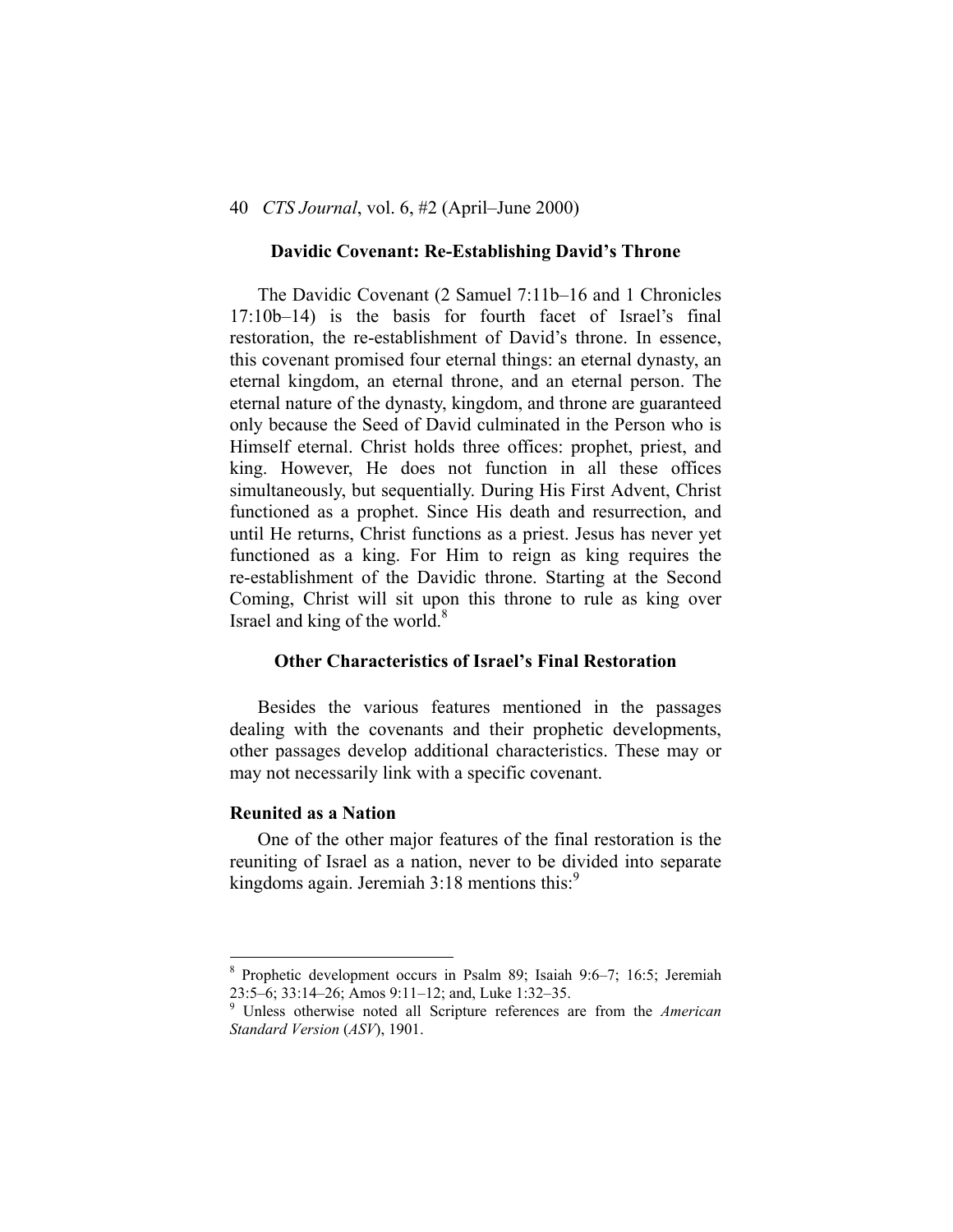#### *Israelology, Part 5 of 6* 41

*In those days the house of Judah shall walk with the house of Israel, and they shall come together out of the land of the north to the land that I gave for an inheritance unto your fathers.* 

The vision of the valley of dry bones (Ezekiel 37:1–23) is the key passage for this characteristic. Ezekiel first receives the command to prophesy over the dry bones scattered all over the valley (37:1–6). At the command, they all come together with sinews and skin. When the bones receive the breath of life, they become alive again (37: 7–10). God interprets the vision (37:11– 17). These bones represent the whole House of Israel, which has become spiritually dead and dispersed (37:11). God will regather them, and they will again possess the land (37:12–13). Then, the Spirit of God will bring about a living and right relationship by regenerating Israel (37:14). Then Ezekiel 37:15–23 commands the prophet to take two sticks and to write *Judah* on one stick and *Joseph* on the other. When he put the two sticks together in his hand, they became one stick (37:15–17). Thus, someday God will reunite the Northern and Southern kingdoms into one nation (37:18–20). When God regathers Israel (37:21), He will not regather them into two nations, but into one kingdom under one king (37:22). Then, they will be thoroughly cleansed of their sins, the root cause of the original division (37:23).

## **The Center of Gentile Attention**

A second major characteristic of Israel's final restoration is that they will become the center of Gentile attention. A number of passages speak of this: Isaiah 14:1–2; 49:22–23; 60:1–3; 61:4– 9; Micah 7:14–17; Zephaniah 3:20; Zechariah 8:23.

#### **Israel over the Gentiles**

Third, Israel will become the head of the Gentiles, fulfilling God's promises to Israel in Deuteronomy (15:6; 28:13). The leadership over the Gentiles was to be (and one day will be) part of Israel's reward for obedience according to Deuteronomy 28:1.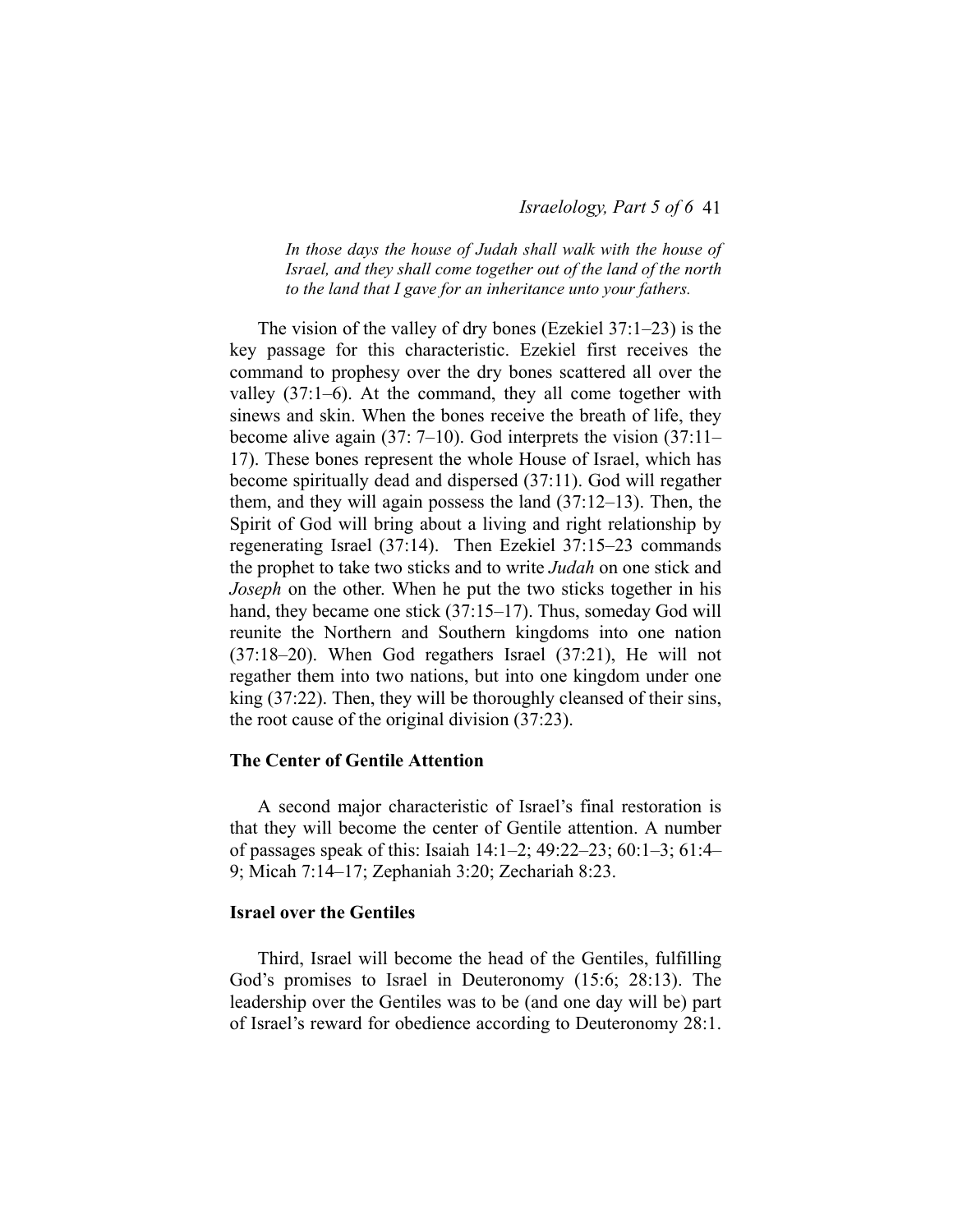Such obedience and headship awaits Israel's national regeneration. According to Isaiah 14:1–2, the Gentiles will not only conduct the Jews back to their promised land of Israel, but Israel will possess them as servants. Compare Isaiah 49:22–23 and 61:6–7.

#### **Righteousness, Holiness, Peace, Security, Joy and Gladness**

Israel's final restoration combines the various characteristics of righteousness, holiness, peace, security, joy and gladness: Isaiah 32:16–20; 35:5–10; 51:3; 55:12–13; and, 61:10–11.

## **The Millennial Mountain of Jehovah's House**

At the time of Christ's second coming the land will undergo tremendous geographical and topographical changes. One will be the rise of a mountain, which will become the world's highest mountain. The Millennial Temple and the Millennial Jerusalem will stand atop this mountain. Several passages speak of this Millennial Mountain of Jehovah's House: Isaiah 2:2–4; 27:13; 56:6–8; 66:20; and Micah 4:1–2. These passages point out that this mountain will become the center of both Jewish and Gentile attention and world worship.

Ezekiel received the most extensive revelation about the Mountain of Jehovah's House (Ezekiel 17:22–24; 20:40–41; 40:1–4; 45:1–8; and 48:8–22). This holy mountain, referred to as the holy oblation, will have a fifty-mile square plateau on top, which will have three subsections. The northern section will be twenty miles by fifty miles, having in its center the Millennial Temple, which will be one mile square in size. The rest of the northern section will be reserved for certain priests, the descendants of Zadok.<sup>10</sup> They will officiate the sacrificial system. The central section will also measure twenty miles by fifty miles.

<span id="page-7-0"></span> $10$  That segment of the Tribe of Levi remained faithful while the rest went astray.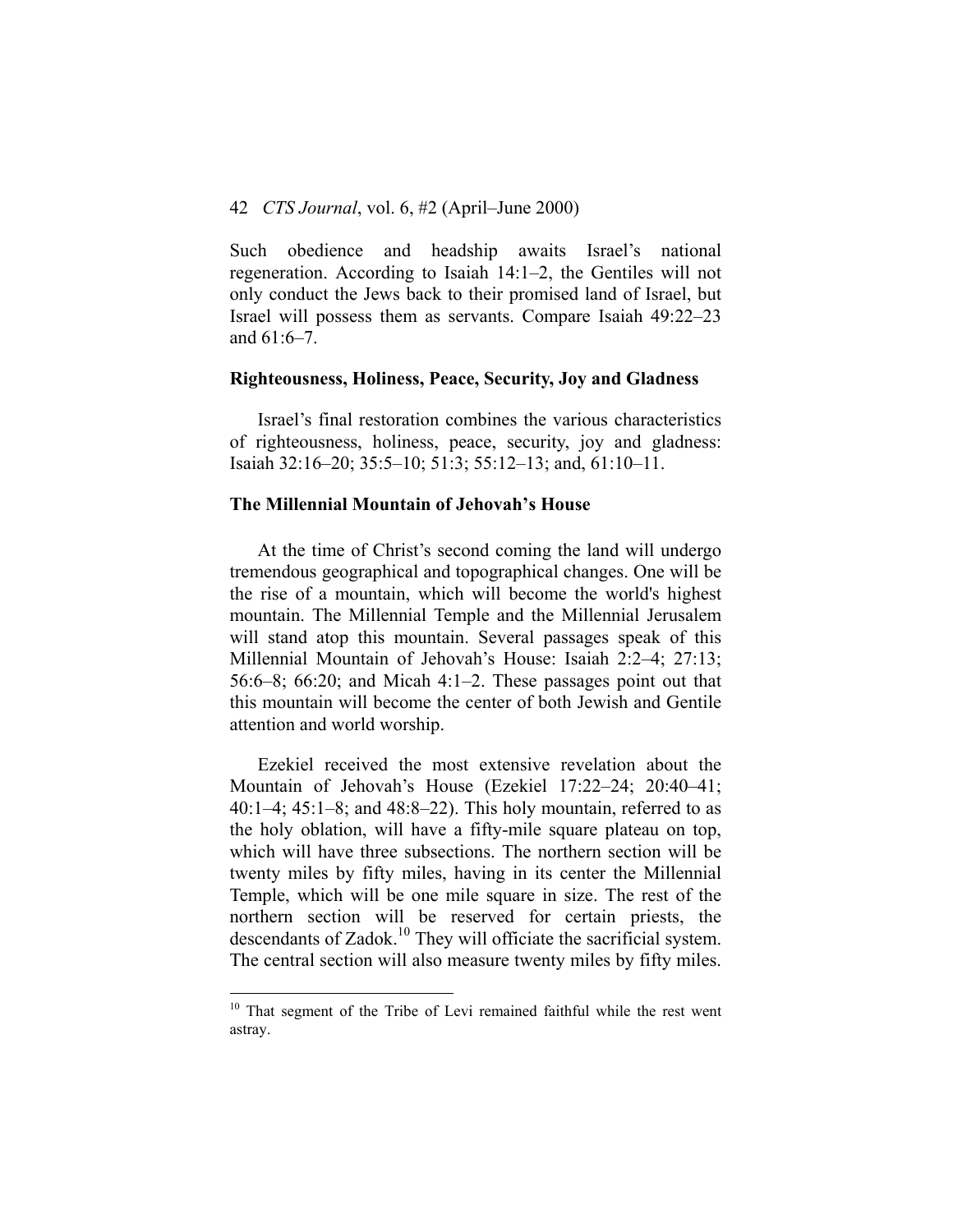It will be reserved for other Levites, the non-Zadoikites, who will be the Temple's caretakers. Jerusalem (which will measure ten miles by ten miles) will be in the very center of the ten-mile by fifty-mile southern section.. The two remaining portions of the southern section, east and west of Jerusalem (each measuring ten miles by twenty miles) will grow food for the city's inhabitants. Jerusalem will not belong to any particular tribe, but members of all Israel's twelve tribes will inhabit it.

#### **The Millennial Temple - Ezekiel 40:5–43:27**

Ezekiel 40:5–43:27 describes the Millennial Temple as the largest and most beautiful temple given to Israel. The detail is as extensive and exacting as that given for constructing the Tabernacle and the First Temple. Is it possible to make any sense of this passage through allegory? Certainly the historical books become meaningless, if one does not take the details literally. The same thing has to be said about this prophetic passage. To allegorize the details is to render the whole passage meaningless.

## **Millennial Priesthood and Sacrifice - Ezekiel 44:1–46:24**

These three chapters of Ezekiel discuss the various laws regulating the millennial priesthood and sacrificial system. Although, the millennial sacrificial system will have some features similar to the Mosaic system, it will not reinstitute the Mosaic system: It will incorporate some things old and some things new for an entirely different purpose.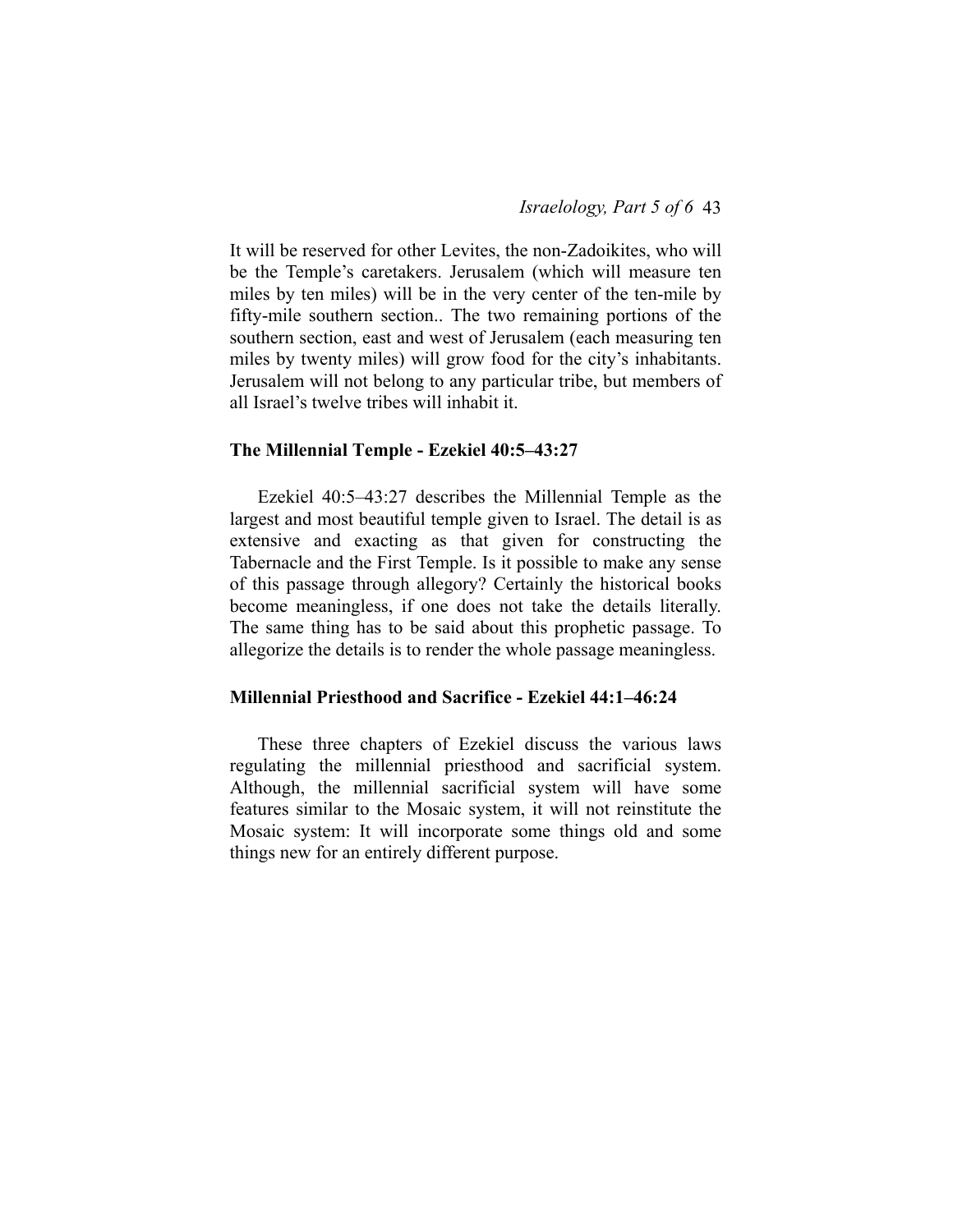## 44 *CTS Journal*, vol. 6, #2 (April–June 2000)

Those who argue against taking these verses literally frequently ask why such a system would be necessary. If Christ's death was the final sacrifice for sin, how could animal sacrifices provide an expiation for sin in the Millennial Kingdom? Thus, some say, these chapters of Ezekiel cannot be literal. Not so! For if it were not literal, much detail would suddenly become meaningless. Furthermore, if all that detail is merely symbolic, the symbols are never explained, forcing the non-literalist to speculate. The literal approach is the safest method to understand these passages without allegorical guesswork.

What will be the purpose of these sacrifices in light of Christ's death? To begin with, one must remember that the Mosaic sacrificial system did not remove sins (Hebrews 10:4), but only covered them (the meaning of *atonement* in Hebrew). It served as a physical and visual picture of what the Messiah would do (Isaiah 53:10–12). The Bible commands the Church to keep the Lord's Supper as a physical and visual picture of Christ's work on the cross. In the Millennial Kingdom God will provide for Israel a physical and visual picture of Messiah's accomplishment on the cross. For Israel, however, it will be a sacrificial system instead of communion with bread and wine. The purpose of the sacrificial system in the kingdom will be the same as the purpose of communion: *in remembrance of me*.

### **The Millennial River - Ezekiel 47:1–12**

1

Ezekiel 47:1-12 is one of three passages that speak about the Millennial River. It depicts the river as beginning in the Temple area and eventually flowing south to the Dead Sea.<sup>11</sup> According to Ezekiel, the Millennial River will gush out from the front part of the Temple, by the threshold of the door and the right side of the altar which will stand in front of the Temple. It will first head

<span id="page-9-0"></span> $11$  Joel 3:18 summarizes the entire Ezekiel passage. According to Joel, the Millennial River will originate in the Temple area.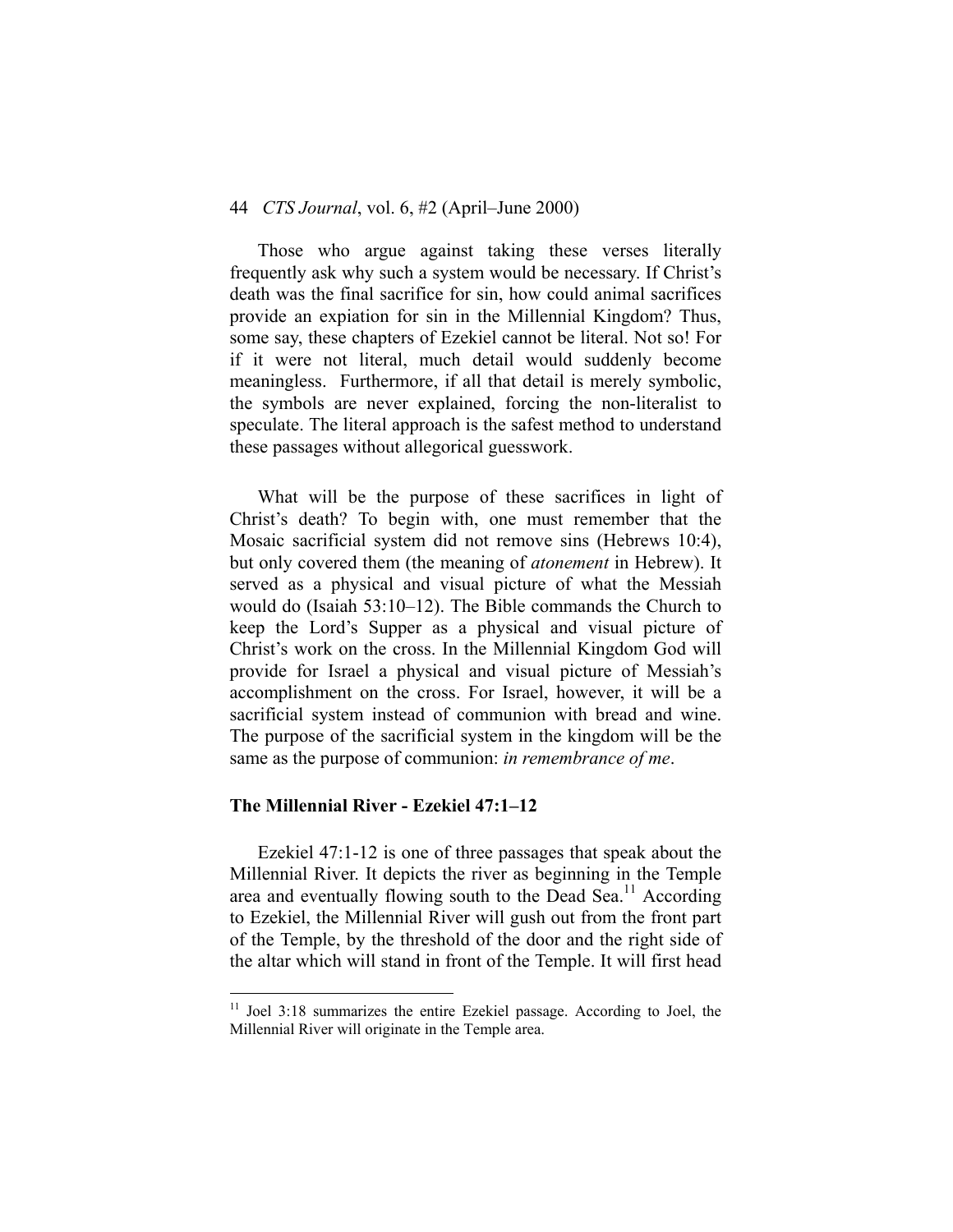east until the eastern gate before going south to the Dead Sea. Zechariah 14:8 says that it will divide into two branches at Jerusalem. The west branch will flow into the Mediterranean Sea, while the eastern branch will flow to the Dead Sea. They will water the fields to Jerusalem's east and west. The eastern branch will also transform the Dead Sea, which will swarm with life (Ezekiel 47:8–10).

# **The Millennial Israel**

For the first time in Israel's history, the Jews will possess and settle all of the Promised Land (Ezekiel 47:13–48:29). Ezekiel states that the division of the entire Promised Land will be the final fulfillment of God's covenant promises (Ezekiel 47:13–14). The northern boundary will extend from the Mediterranean Sea to the Euphrates River (47:15–17), incorporating much of modern Lebanon and Syria. The eastern border will move south from the Euphrates River, incorporating the Golan Heights and portions of Syria almost up to Damascus, and continue south to where the Jordan River leaves the Sea of Galilee. The river will be the eastern border to the Dead Sea's southern end (47:18). From there the southern border will go westward, incorporating the Negev and parts of Sinai all the way along the Brook of Egypt (the modern Wadi-el-Arish) to the point where it reaches the Mediterranean Sea (47:19), the western border (47: 20).

Although the land will have twelve tribal divisions, these subdivisions will differ from those in the Book of Joshua. Ezekiel 48:1–7 describes the northern subdivisions for seven of the twelve tribes. From north to south they will be: Dan (v. 1), Asher (v. 2), Naphtali (48:3), Manasseh (48:4), Ephraim (48:5), Reuben (48:6) and Judah (48:7). Ezekiel 48:8–22 describes the holy mountain.<sup>12</sup> It will be south of Judah and north of Benjamin, separating the northern and the southern tribes. Ezekiel 48:23–29

<span id="page-10-0"></span> $12$  See pages 38–39 in this article.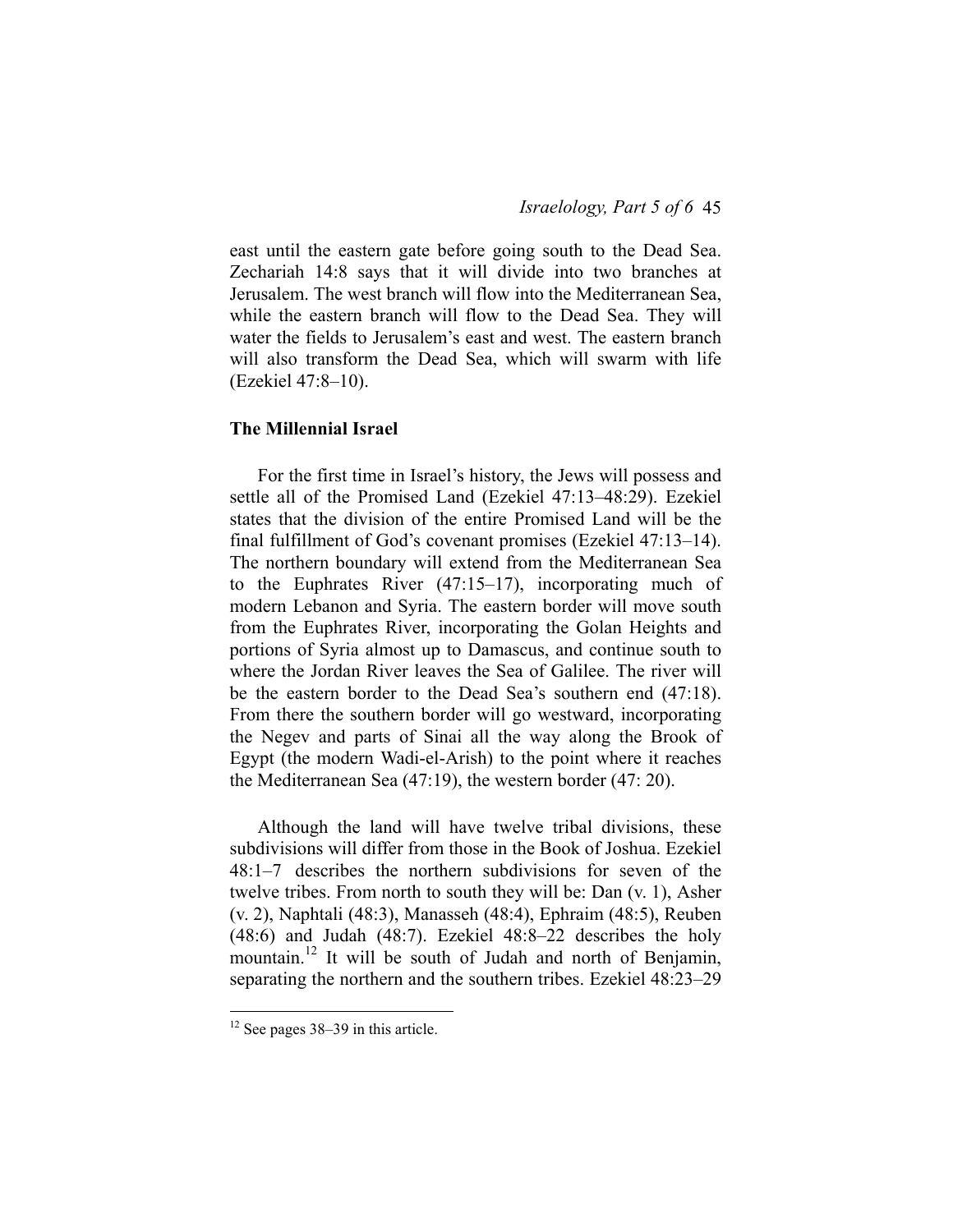## 46 *CTS Journal*, vol. 6, #2 (April–June 2000)

describes the subdivisions of the remaining five tribes in the south. From north to south, they will be: Benjamin (48:23), Simeon (48:24), Issachar (48:25), Zebulun (48:26) and Gad (48:27) next to the southern border (48:28–29).

#### **The Millennial Jerusalem - Ezekiel 48:30–35**

Ezekiel's description of Millennial Jerusalem adds details not found elsewhere. He describes the city's four sides, along with the gates and their names (after Jacob's twelve sons). The north side (Ezekiel 48:30–31) will measure ten miles (48:30); its three gates will be: Reuben, Judah, and Levi (48:31). The eastern side (48:32) will measure ten miles (48:32a); its gates will be Joseph, Benjamin, and Dan (48:32b). The southern side (48:33) will measure ten miles (48:33a) having Simeon, Issachar, and Zebulun as its gates (48:33b). Finally, the western side (48:34) will also measure ten miles (48:34a) with its gates named after Gad, Asher, and Naphtali (48:34b). This ten-mile square city's name will not be Jerusalem (48:35a), but *Jehovah Shammah*, meaning "Jehovah is there" (48:35b). Since the Messiah will personally reign from this city, not only will it fulfill its prior name's meaning (city of peace) but also its new name, *Jehovah Shammah* (Jehovah is there). For this same reason the city will also be called *Jehovah Our Righteousness*, according to Jeremiah  $33:16^{13}$  $33:16^{13}$  $33:16^{13}$ 

<span id="page-11-0"></span><sup>&</sup>lt;sup>13</sup> Other passages give further descriptions of this Millennial Jerusalem: Psalm 48:1–10; 87:1–7; 122:1–9; 147:1–20; Isaiah 1:26–27; 4:3–6; 14:32; 33:20–24; 52:1–10; 60:10–14; 62:1–12; 65:18–19; 66:10–14; Jeremiah 3:17; 31:6, 38– 40; 33:9–11; Joel 3:17; Micah 4:6–8; Zephaniah 3:14–17; Zechariah 1:14–17; 2:1–5, 10–12; 8:1–8, 20–22; 14:9–11, 20–21.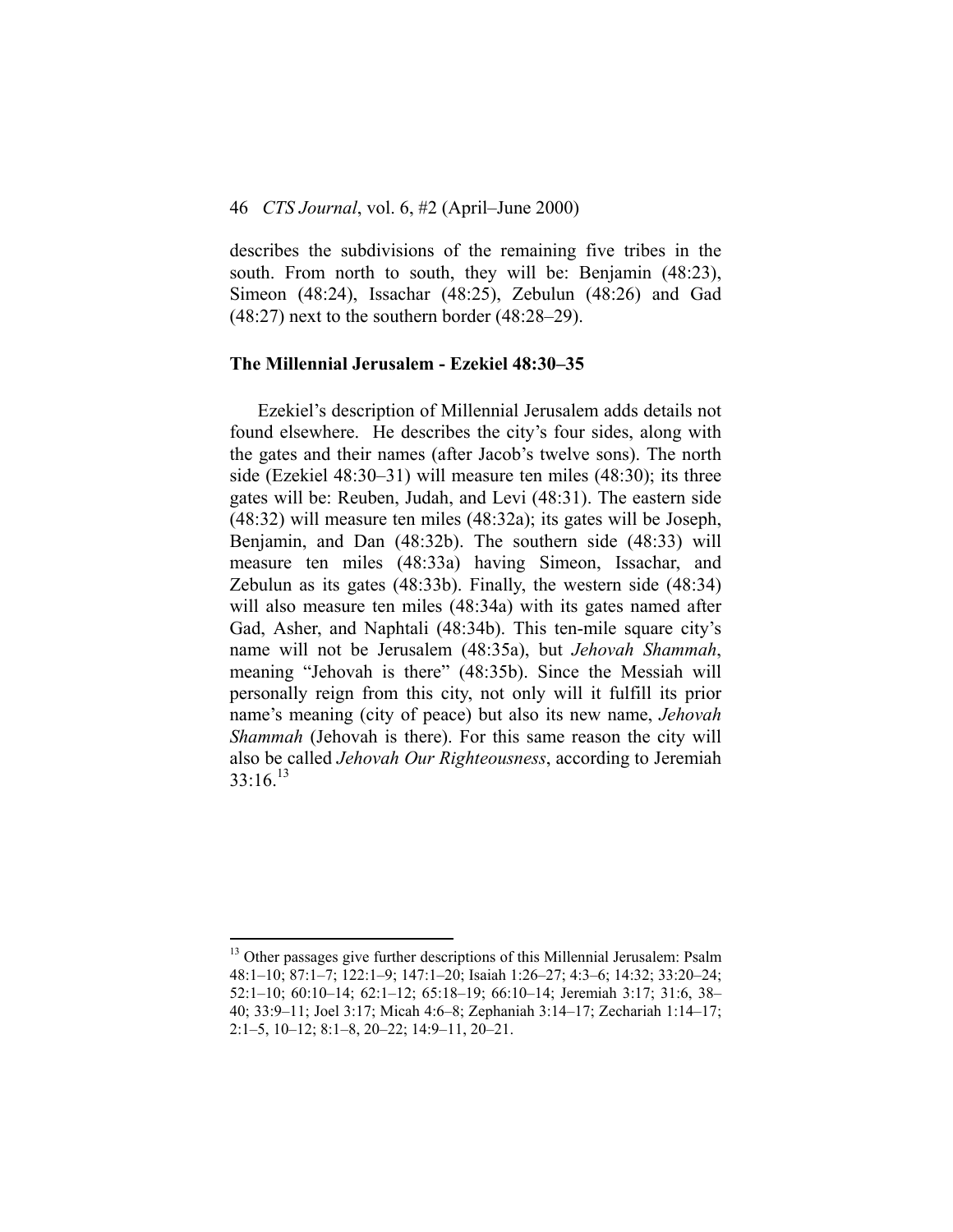## **The Remnant of Israel**

Everything said in the preceding section about Israel and the kingdom will be true of the Remnant Israel. However, certain verses do emphasize the remnant motif in the Messianic Kingdom. Concerning the regathering of Israel, Isaiah 11:11, 16 and Zechariah 8:6–7 picture it as gathering the remnant. Micah 4:7 emphasizes the Remnant's salvation. Micah 7:18–20 speaks of forgiving the Remnant's sins. Micah 5:7–8 says that the Remnant will spread God's Word among Gentile nations. The Remnant will also possess the land (Zephaniah 2:7, 9; and Zechariah 8:12). They will be sinless in the land and live in security (Zephaniah 3:13).

#### **Israel and the Eternal Order**

Even in the Eternal State, the Jewish distinctive will exist (in some form), though Scripture does not specify a continued functional difference. Hebrews 12:22–24's description of Heavenly Jerusalem's various residents distinguishes *the general assembly and church of the firstborn* (Church saints) from *the spirits of just men made perfect* (Old Testament saints). They were *just* in their day because of justification by faith (i.e., Genesis 15:6), but they were *made perfect* at Messiah's death. Israel's twelve tribes provide the names for twelve gates of the eternal New Jerusalem (Revelation 21:12–13), an eternal reminder of these Jewish names. Furthermore, through these gates righteous Gentiles will bring their glory into the city (Revelation 21:25–26). Verse 24 also mentions the Gentiles, showing that the Jewish and Gentile distinction will exist for all eternity.

#### **Conclusion**

Although much criticism has been levelled against Dispensationalism's belief in a literal 1000 year Messianic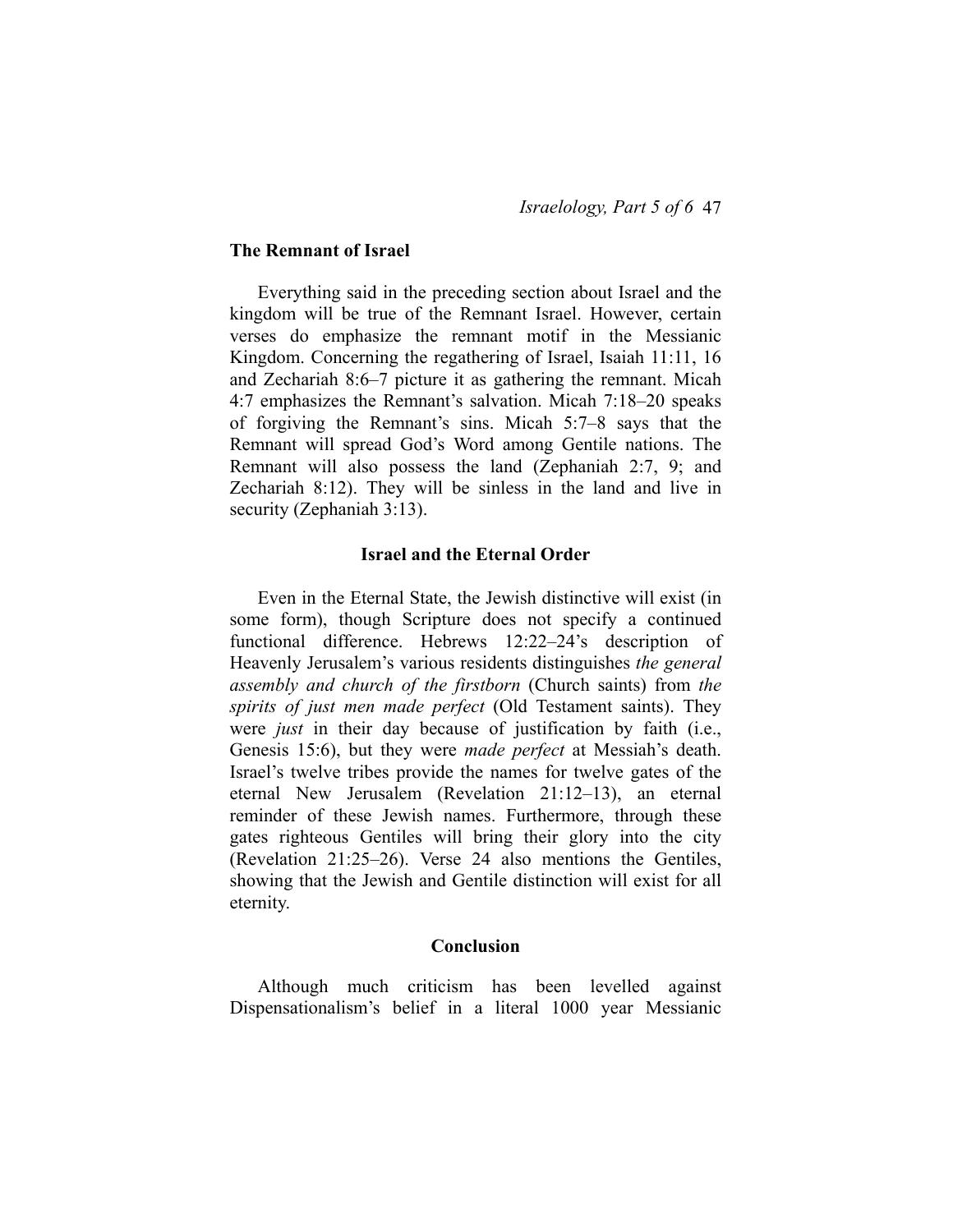Kingdom, the criticism totally misses the mark. Again, though Revelation 20 is helpful in determining the length of the coming kingdom, the Old Testament covenants are the basis of the Millennial Kingdom. The Abrahamic Covenant promised an eternal seed developing into a nation that will possess the Promised Land with definite borders. While that nation (the Jews) continues to exist, never in Jewish history has it possessed all of the Promised Land. Fulfillment of this promise requires a future kingdom. Furthermore, God did not merely promise possession of the land to Abraham's seed, but He also promised it to Abraham personally: *To thee will I give it and to thy seed forever*. Therefore, for God to fulfill His promise to Abraham (as well as to Isaac and Jacob), requires a future kingdom and resurrection.

Second, the Land Covenant promises a worldwide regathering of the dispersed Jews to possess the land again. While the historic dispersion is still in effect today, the regathering and repossession of the land still awaits fulfillment in the future kingdom.

Third, the Davidic Covenant promised four eternal things: an eternal house (dynasty), an eternal throne, an eternal kingdom, and an eternal person. The dynasty is eternal because it culminates in a Person who is Himself eternal: Jesus the Messiah. Thus, the throne and kingdom will be eternal as well. Jesus has yet to sit upon the Throne of David ruling over a kingdom of Israel. The re-establishment of the Davidic throne and Christ's rule over the kingdom awaits a future fulfillment in a future kingdom.

The last of these covenants, the New Covenant, promises Israel's national regeneration and salvation encompassing each individual Jewish member of that nation. This, too, awaits its final fulfillment and requires a future kingdom.